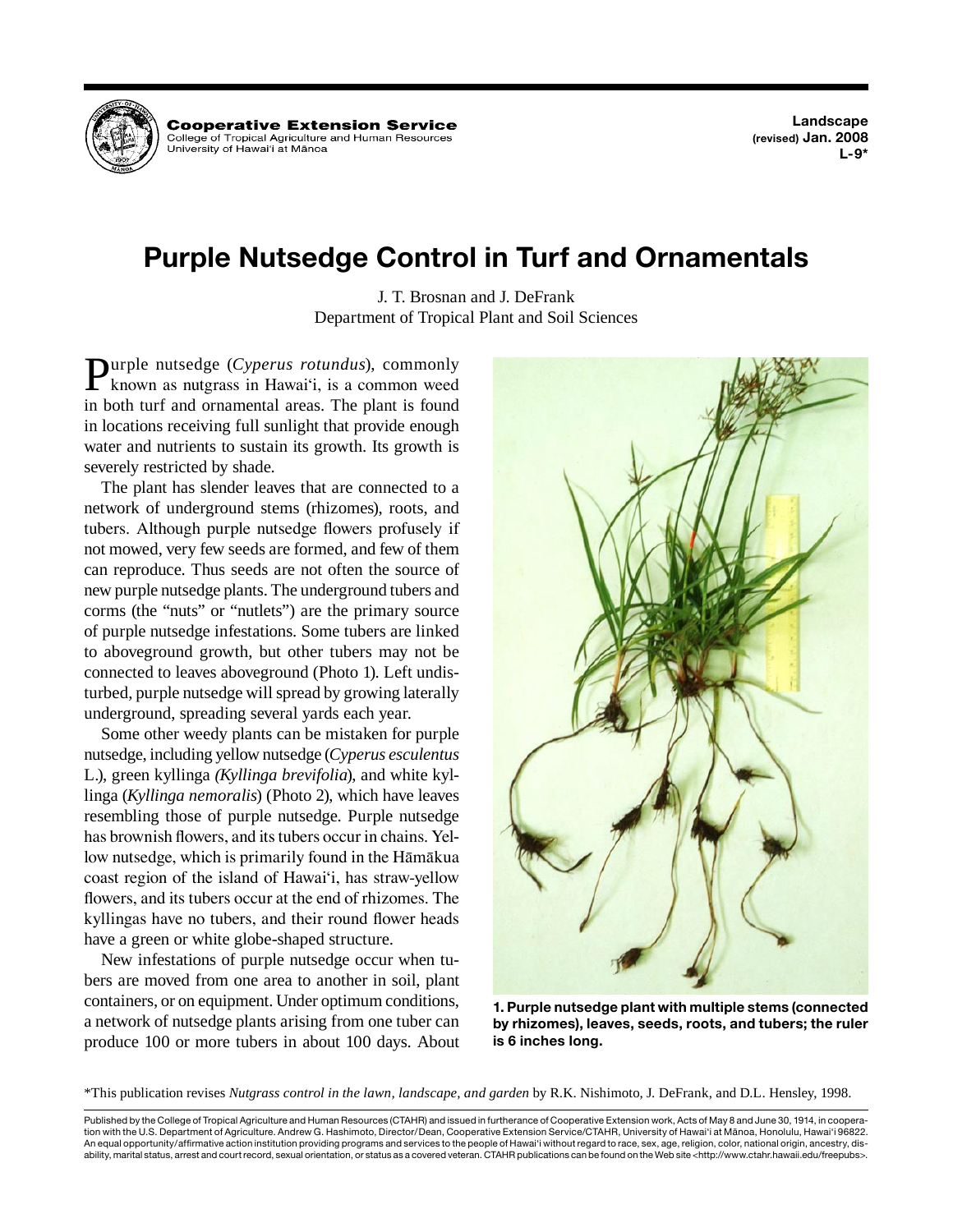

**2. White kyllinga flowers** 

Photo by:<br>Richard Old www.xidservices.com **3. Purple nutsedge flowers** 

80–95 percent of the tubers are located within the top 6 inches of soil. However, tubers have been reported to be present as deep as 18 inches.

Once tubers form, they can remain viable in soils for at least two years if they retain moisture. They can survive even when soils are very dry for short periods. However, if tubers are brought to the soil surface for about 1 week under sunny conditions, they dry out and die. Populations of viable purple nutsedge tubers can be dramatically reduced by repeatedly turning the soil at 1–2-week intervals to expose the tubers to the sun.

Tuber dormancy is perhaps the most important adaptation that enables purple nutsedge to persist in turf and ornamental areas. Dormancy prevents tubers in the soil from sprouting all at once, so a potential reservoir for new plants is maintained. This is the reason purple nutsedge will emerge after herbicide applications or handweeding.

### **Cultural control methods**

### *Hand-weeding*

 When hand-weeding, the wiry connections between control purple nutsedge. Simply removing the topgrowth is ineffective, and an inch or so of new growth will tubers make them easier to remove than if the connections have been severed by soil cultivation. The tuber, or basal bulb, of an emerged shoot must be removed to

emerge the following day. Patient gardeners can dig up and remove tubers from the soil to greatly reduce purple nutsedge populations; however, a few missed tubers will maintain the infestation, and another weeding cycle will be required in a few years.

### *Mulching ornamental areas*

 Purple nutsedge will not be controlled with organic species. Black plastic sheet mulch is not effective because mulches. Sheet mulches also are ineffective against this the sharp, pointed shoot tip of the purple nutsedge plant can easily penetrate it. The thin mulch used in pineapple fields is a barrier to water evaporation but not to purple nutsedge. Even thicker sheet plastic mulch materials are readily penetrated. Likelihood of penetration increases when the plastic mulch materials are spread tightly over the soil surface or settled against the soil surface by rain puddles, additional soil, or other some other object.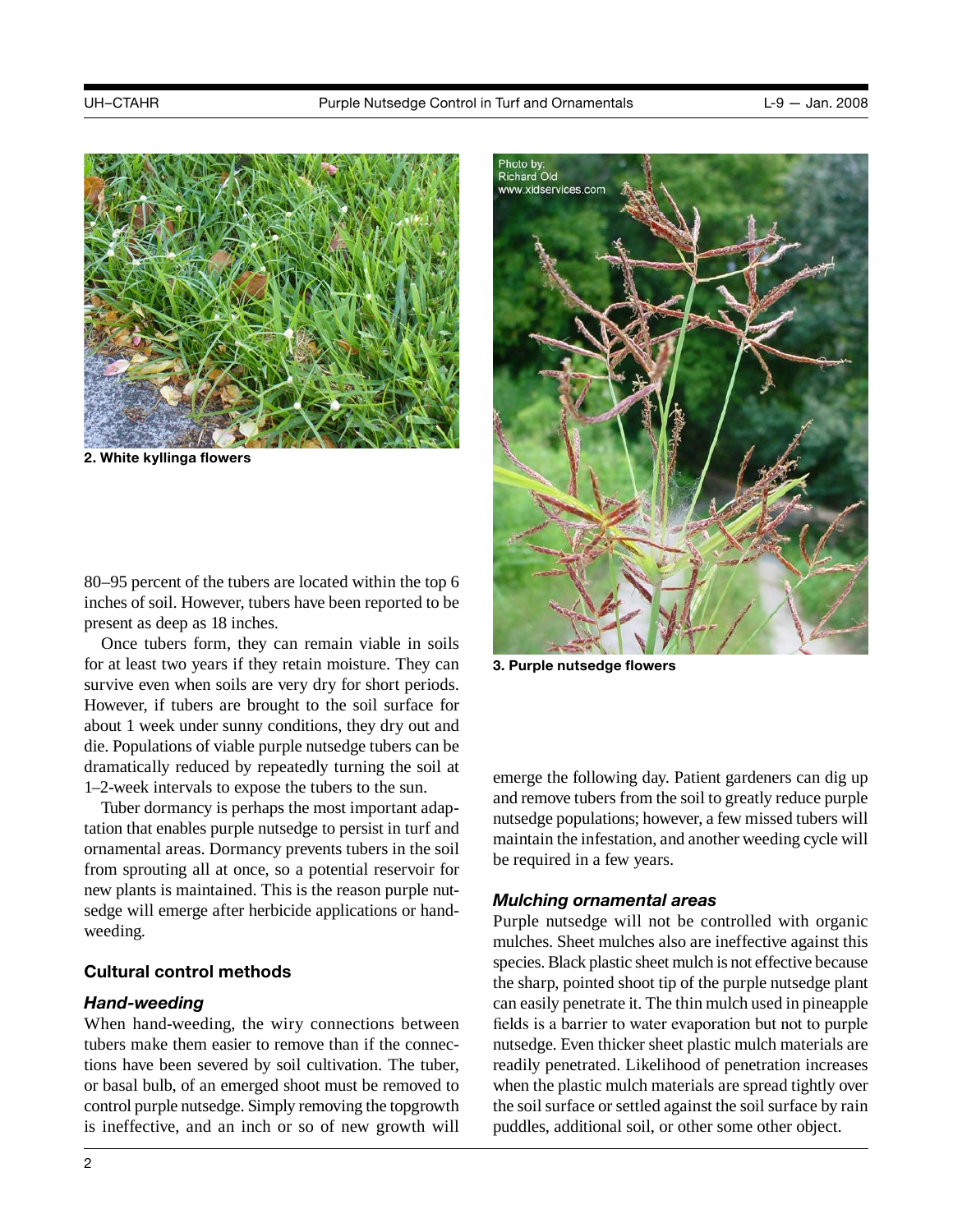Weed cloth, or woven black polypropylene weed mat,<br>can be effective in suppressing purple nutsedge when **Chemical control methods** used properly. It is porous to air and water and can be an *Non-selective herbicides*  effective tool for reducing underground tubers without<br>the use of chemicals or tedious hand-weeding. It is a nurnle nutsedge in ornamental areas. One of the most the use of chemicals or tedious hand-weeding. It is a purple nutsedge in ornamental areas. One of the most<br>very durable material that can be re-used many times if effective herbicides for non-selective control of purple very durable material that can be re-used many times if effective herbicides for non-selective control of purple<br>handled carefully to avoid making holes by tearing.

purple nutsedge penetration through the weed cloth. The spikes fitted with a large flat washer. These spikes secure the weed mat to the ground but should not be used to pull a period of 2–4 months. After the last crop is harvested, to eradicate the underground tubers connected to the remove all plant residues by mowing or rototilling, and leaves. Timing of glyphosate applications is critical. cover the planting area with the weed cloth. The method To obtain maximum control, purple nutsedge flowers of securing the cloth to the soil is crucial in preventing should be present before herbicide application (Photo the weed mat too tight. There should be enough slack to purple nutsedge. This will eradicate all underground allow some air space between the soil and the weed mat. tubers connected to the emerged purple nutsedge shoots, soil, or other heavy objects. When the weed mat is held nutsedge population will be greatly reduced, but it is tightly to the ground, purple nutsedge shoots can push unlikely that this procedure will eradicate the entire Using weed cloth against purple nutsedge requires tive ingredient are commercially available). Glyphosate that the garden area be fallow (not planted or tilled) for is translocated throughout the entire plant allowing it that the garden area be fallow (not planted or tilled) for is translocated throughout the entire plant, allowing it<br>a period of 2–4 months. After the last crop is harvested, to eradicate the underground tubers connected to purple nutsedge penetration through the weed cloth. The 3). Translocation throughout the plant is limited before<br>preferred securing method is to use long (10–12 inch) floral emergence, and the herbicide will only eradicate the weed mat to the ground but should not be used to pull glyphosate 2–3 months *after* the initial emergence of the weed mat too tight. There should be enough slack to purple nutsedge. This will eradicate all underground The worst way to secure the weed mat is to use rocks, as well as the original tubers that sprouted. The purple soil, or other heavy objects. When the weed mat is held nutsed be propulation will be greatly reduced but it is

is induced to sprout by generous and frequent water- starts to crinkle up behind it, and penetration of the cloth and water can pass through the material. As the purple Glyphosate can also be used as a spot treatment in both is induced to sprout by generous and frequent water-<br>ing. A new weed mat tends to repel water, but after a with the soil. If purple nutsed ge continues to be a serious 2–3-week exposure to full sunlight, shrinkage occurs problem, repeat this procedure accordingly.<br>and water can pass through the material. As the purple Glyphosate can also be used as a spot treatr nutsedge germinates, it pushes the weed mat upward, as turf and ornamental areas. Special care must be taken<br>if it was inflating it. The purple nutsedge grows so fast to avoid getting glyphosate spray or drift on green bar if it was inflating it. The purple nutsedge grows so fast to avoid getting glyphosate spray or drift on green bark<br>that when the pointed tip of the leaf blade gets caught or foliage of any desirable surrounding plants, as in the weave of fabric, the rapidly elongating leaf blade non-selective herbicide. is thus prevented. *Selective herbicides* 

weeds to germinate below it and die from lack of sunlight. After several cycles of weed growth and die-back during (including purple nutsedge tubers) will have tried to After several cycles of weed growth and die-back during turfgrasses. Herbicide applications are most effective The weed mat must remain in place long enough for There are many selective herbicides that can be used the 2–4-month period, the weed mat can be removed when applied to purple nutsedge plants having at least and the garden replanted. Most of the weed propagules three to eight leaves. (including purple nutsedge tubers) will have tried to SedgeHammer® (halosulfuron, formerly marketed as emerge and died. Manage®) provides effective control of purple nutsedge

disturb the soil unnecessarily. Cultivation brings up lower disturb the soil unnecessarily. Cultivation brings up lower including seashore paspalum and St. Augustinegrass. Aplayers of soil that will likely contain viable weed seeds plications of Certainty<sup>®</sup> (sulfosulfuron) and Monument<sup>®</sup> and purple nutsedge tubers. Mulching the soil surface (trifloxysulfuron sodium) are also effective agains after removing the weed cloth will help to suppress any nutsedge. Monument<sup>®</sup> can only be applied to common weed seeds remaining in the soil and slow nutsedge ger-<br>hermudagrass hybrid bermudagrass and zovsiagrass weed seeds remaining in the soil and slow nutsedge ger-<br>mination by preventing increases in soil temperature.<br>while Certainty can be safely applied most warm-season

 ing. A new weed mat tends to repel water, but after a with the soil. If purple nutsedge continues to be a serious ndled carefully to avoid making holes by tearing.<br>Using weed cloth against purple nutsedge requires tive ingredient are commercially available). Glyphosate floral emergence, and the herbicide will only eradicate top growth and not existing underground tubers. Apply through the fabric.<br>With the weed mat properly in place, purple nutsedge stand. Tubers that are dormant or not<br>connected to above ground leaves will not be affected connected to aboveground leaves will not be affected,

or foliage of any desirable surrounding plants, as it is a

effectively to control purple nutsedge in warm-season

 and purple nutsedge tubers. Mulching the soil surface (trifloxysulfuron sodium) are also effective against purple mination by preventing increases in soil temperature. while Certainty can be safely applied most warm-season herge and died.<br>When the plastic is removed, it is important not to and can be safely applied to most warm-season grasses and can be safely applied to most warm-season grasses